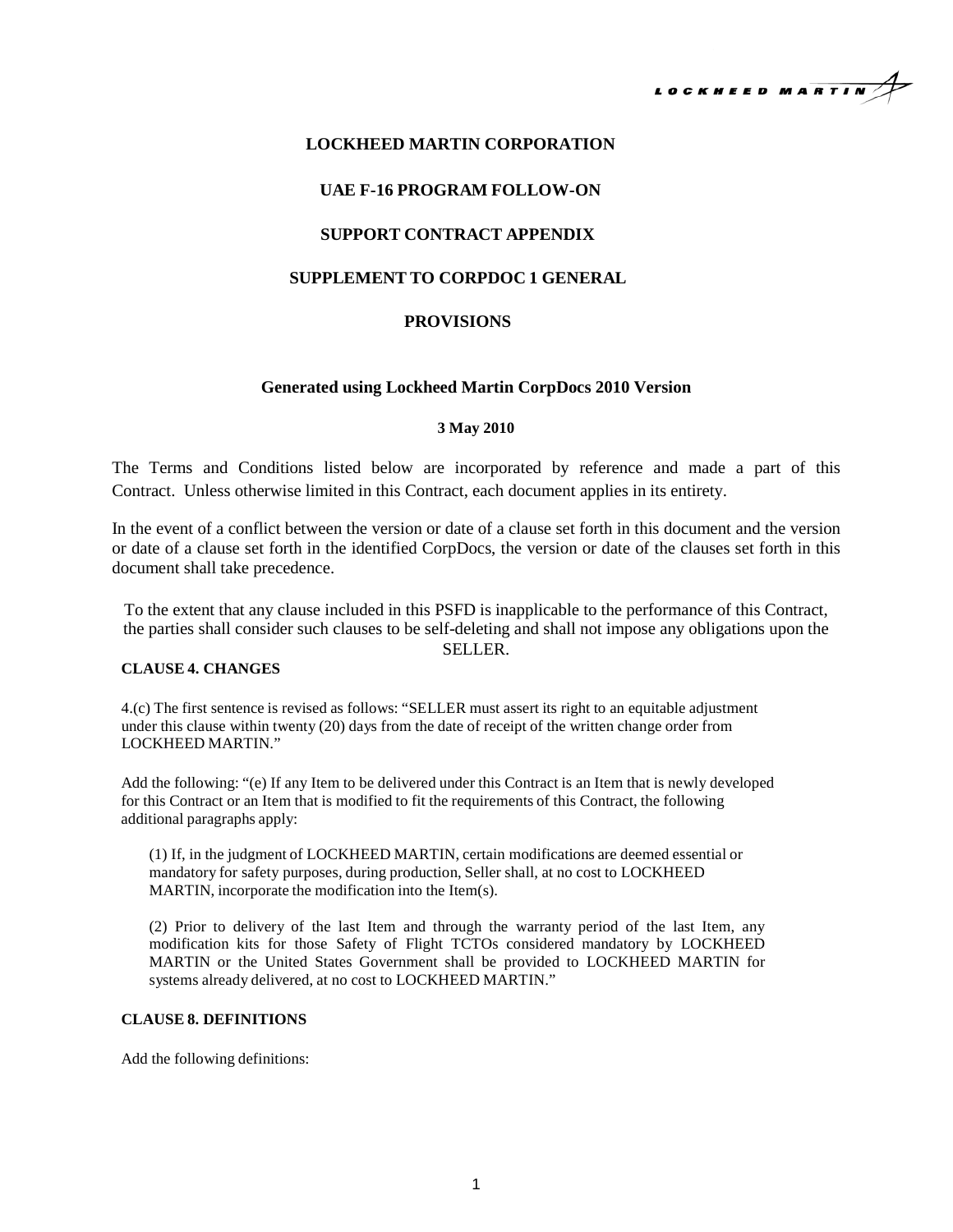

| <b>AOG</b>                                                             | Aircraft on Ground.                                                                                                                                                                                                                                         |
|------------------------------------------------------------------------|-------------------------------------------------------------------------------------------------------------------------------------------------------------------------------------------------------------------------------------------------------------|
| <b>BER</b>                                                             | Beyond Economical Repair for a repairable item.                                                                                                                                                                                                             |
| <b>Brand New</b>                                                       | A Product of recent manufacture, production or purchase and is unused. The term "New"<br>shall have the same meaning.                                                                                                                                       |
| <b>Delivery or Dispatch Note</b>                                       | A document, generated on behalf of SELLER, which identifies inbound cargo.                                                                                                                                                                                  |
| <b>Diminished</b><br><b>Manufacturing Sources</b><br>(DMS) or Obsolete | Products or components that are no longer being manufactured and therefore are no longer<br>available for purchase from qualified suppliers.                                                                                                                |
| <b>Documentation</b>                                                   | Includes, but is not limited to, Data, Operations Manuals, Software Documentation, Country<br>Standard Technical Orders, Intermediate Commodity Technical Orders, Commercial Manuals<br>required to be delivered under this Purchase Order.                 |
| <b>End User Force</b>                                                  | UAE Air Force and Air Defence (AF & AD).                                                                                                                                                                                                                    |
| Equipment                                                              | Alternate Mission Equipment, Support Equipment, Modular Mission Support System (MMSS),<br>Test Equipment, Spares, GPIATE, CIATE, Training Equipment, QRWIC or other hardware<br>related to the operation, maintenance and support of the Block 60 Aircraft. |
| <b>IOR</b>                                                             | Immediate Operational Requirement.                                                                                                                                                                                                                          |
| <b>Latest Manufacture Year</b>                                         | The most recent year that a Manufactured Product is available for purchase.                                                                                                                                                                                 |
| <b>LRU</b>                                                             | Line Replaceable Unit - Product that can be replaced at Organizational Level of Maintenance.                                                                                                                                                                |
| <b>New</b>                                                             | A Product of recent manufacture, production or purchase and is unused. The term "Brand<br>New" shall have the same meaning.                                                                                                                                 |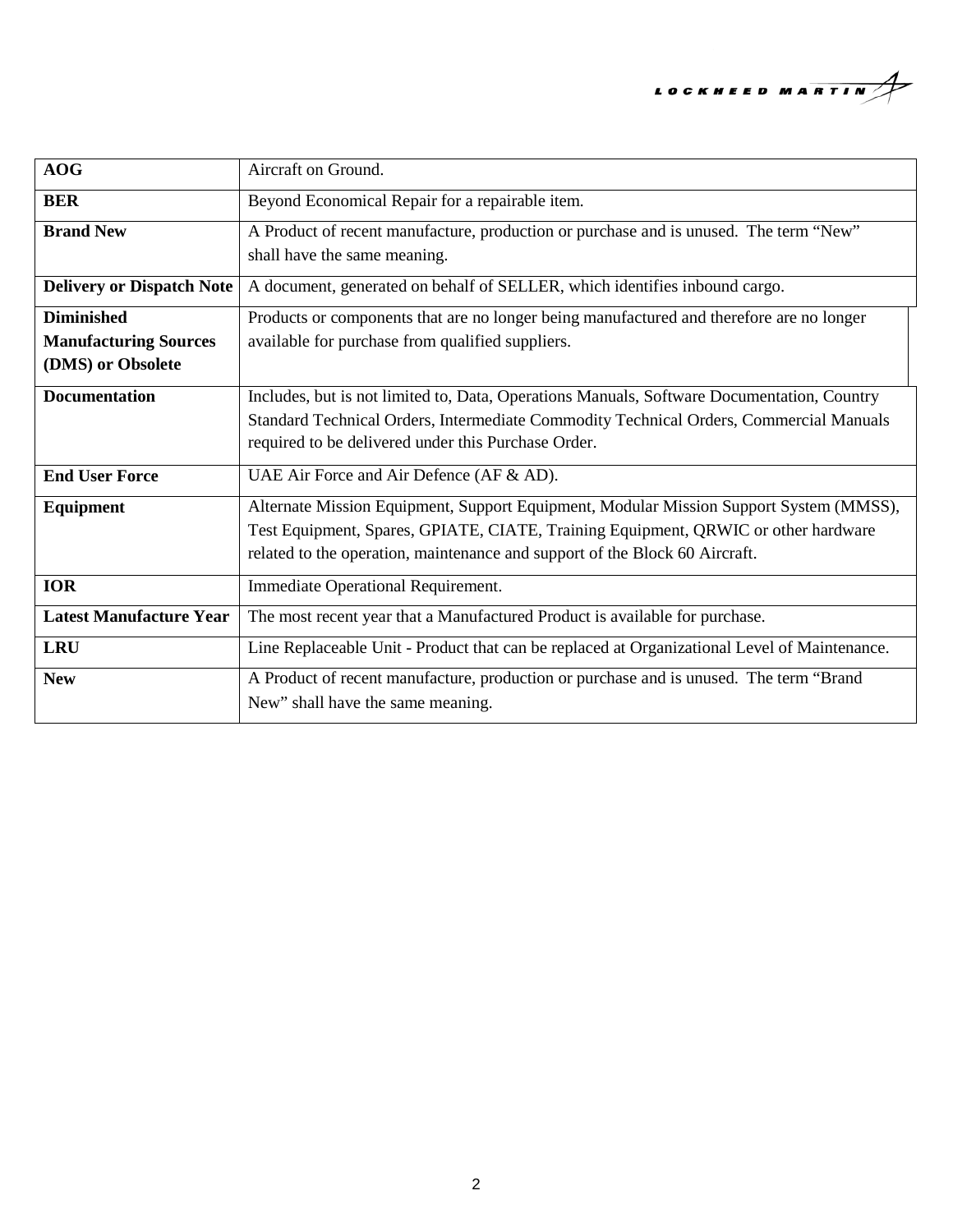LOCKHEED MARTIN

| <b>NSN</b>                        | National Stock Number.                                                                                                                                                                                                                                                                                                                                                           |
|-----------------------------------|----------------------------------------------------------------------------------------------------------------------------------------------------------------------------------------------------------------------------------------------------------------------------------------------------------------------------------------------------------------------------------|
| <b>OEM</b>                        | Original Equipment Manufacturer.                                                                                                                                                                                                                                                                                                                                                 |
| <b>Product</b>                    | Aircraft, Engines, Spare Parts, Ground Support Equipment, Training Aids, Assemblies, Sub-<br>Assemblies, Tooling, Miscellaneous Equipment, Special Technical Publications, Technical<br>Publications, Modification Kits, Test Benches, and other Products, manufactured and/or<br>supported by SELLER and owned and/or operated by the END USER FORCE and/or<br>LOCKHEED MARTIN. |
| <b>Routine Orders</b>             | Orders other than AOG or IOR.                                                                                                                                                                                                                                                                                                                                                    |
| <b>SB</b>                         | Service Bulletin.                                                                                                                                                                                                                                                                                                                                                                |
| <b>SELLER's Working</b><br>Day(s) | The days in which SELLER's personnel located at SELLER's facilities in the United States are<br>present and available for work on the contract. Work days include Monday through Friday.<br>U.S. national holidays, as well as facility closures due to severe weather, local and national<br>emergencies, etc. are excluded.                                                    |
| Service(s)                        | All the tasks to be performed by SELLER to fulfill the requirements of LOCKHEED MARTIN,<br>such<br>as Technical Assistance, Training, Overhaul/ Repair/ Calibration/ Modification of Product and<br>rangir schamas                                                                                                                                                               |
| <b>SRU</b>                        | Shop Replaceable Unit - Product that can be replaced at Intermediate Level of Maintenance<br>(workshop).                                                                                                                                                                                                                                                                         |
| <b>TAT</b>                        | Turn Around Time for repairables, overhauled, modified, and calibrated items                                                                                                                                                                                                                                                                                                     |
| <b>TCTO</b>                       | Time Compliance Technical Order.                                                                                                                                                                                                                                                                                                                                                 |

# **CLAUSE 18. INSPECTION AND ACCEPTANCE**

Add the following new subparagraphs:

(e) Notwithstanding any other provisions of this Contract, final inspection and acceptance of any item(s) shipped to LOCKHEED MARTIN, LOCKHEED MARTIN's customer, or designated site in the UAE, shall take place within two (2) months after delivery under this Contract.

(f) Rejected Product. In the event a Product is received by LOCKHEED MARTIN, LOCKHEED MARTIN'S customer, or designated site in the UAE and does not conform to contractual specifications, and/or modifications as agreed upon, LOCKHEED MARTIN may reject such Product and SELLER must arrange for replacement of rejected Product free of charge (including the freight and insurance charges) as per the agreed specifications and modifications. The rejected Products are to be collected by SELLER at its own cost and risk.

# **CLAUSE 23. PACKING AND SHIPMENT**

Add the following new subparagraph:

# **(e) DOCUMENTS**

(i) The following documents shall be inserted in each package for all Products in the package:

a. Four (4) copies of the Dispatch Note of SELLER, listing the content of the concerned packing (one (1) copy outside and three (3) copies inside each package),

b. Certificate of Conformity of the Product duly signed by the OEM Quality Control Organization, c. JAA

One Form or equivalent,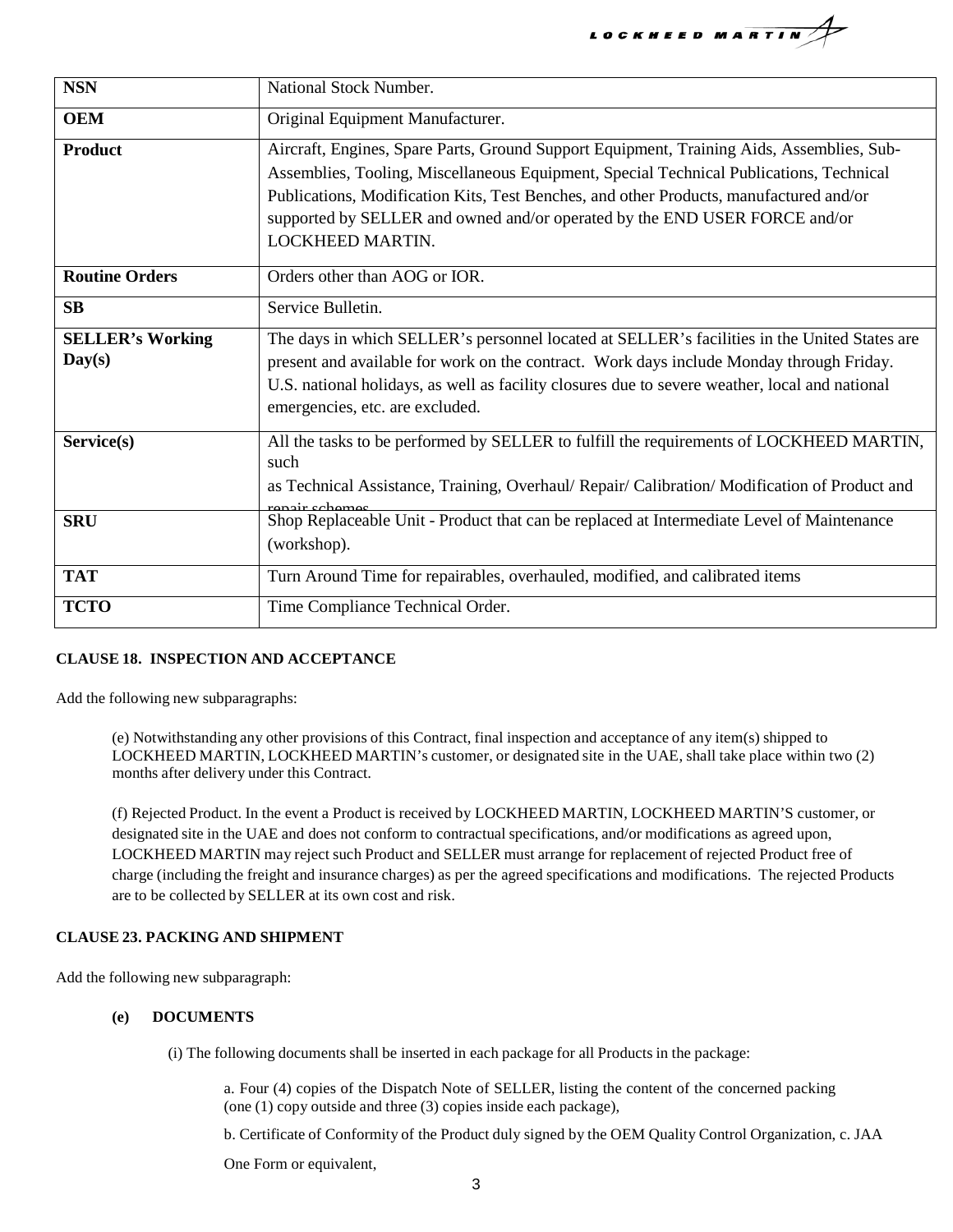LOCKHEED MARTIN

d. Log card or log book, where applicable.

(ii) SELLER shall state on the Dispatch Note the new part number supplied in lieu, as well as the part number ordered.

(iii) Unless otherwise specified in the Contract, delivery shall be Carriage and Insurance Paid (CIP) Lockheed Martin Aeronautics Company, or its designated freight forwarder, Fort Worth, Texas. Other delivery terms shall be as specified in the Contract.

### **CLAUSE 35. WARRANTY**

Replace this clause with the following:

### (a) **WARRANTY FOR NEW PRODUCTS**

SELLER warrants New Products supplied by it under this Contract, for a period of twelve (12) months from the date of delivery to LOCKHEED MARTIN, against all defects in material and workmanship. SELLER warrants design and/or software for Products newly developed by SELLER for delivery under this Contract.

# (b) **WARRANTY FOR REPAIRED/OVERHAULED/MODIFIED/CALIBRATED PRODUCTS**

SELLER warrants the Product parts replaced during repair or overhaul against all defects in material, software and workmanship, for a period of twelve (12) months from the date of delivery to LOCKHEED MARTIN.

### (c) **WARRANTY CLAIM PROCESS:**

(i) LOCKHEED MARTIN shall issue a Repair Request and warranty claim to SELLER by fax or other electronic means giving all available information to SELLER.

(ii) In order to reduce the period between discovery of defect and repair/replacement of defective parts, SELLER's specialist(s) (if any) at LOCKHEED MARTIN facilities in CONUS or at the END USER FORCE facilities in the UAE, whenever possible, shall assist LOCKHEED MARTIN in deciding if the defective Products have to be dispatched to SELLER's factory for repair/replacement or can be repaired locally. SELLER's Tech Rep is authorized to sign in Block 19 of Annex 3 approving the repair under warranty.

(iii) SELLER will give priority to repair/replacement of Products, part or parts of Products returned under warranty so as to reduce as much as possible the duration of said repair/replacement.

# Add the following new **CLAUSE 36. NEW PRODUCT ORDERING**

#### (a) **UNPRICED ORDERS**

LOCKHEED MARTIN may place routine orders by fax or other electronic means.

(i) For Routine unpriced orders, LOCKHEED MARTIN shall issue RFQs and SELLER shall, within ten (10) days, quote price and lead time. Quotations shall be valid for one hundred ninety (190) days. Upon receipt of LOCKHEED MARTIN's Contract, SELLER shall, within three (3) days of receipt, acknowledge receipt and begin performance. In case of a discrepancy, SELLER will request changes to the Contract to bring the Contract into compliance and begin performance.

(ii) For Priority unpriced orders, upon receipt of this Contract, SELLER shall deliver the product within one week. If not available, SELLER shall take all actions necessary to expedite delivery of the product.

# (b) **LIMITED SHELF LIFE OF PRODUCTS**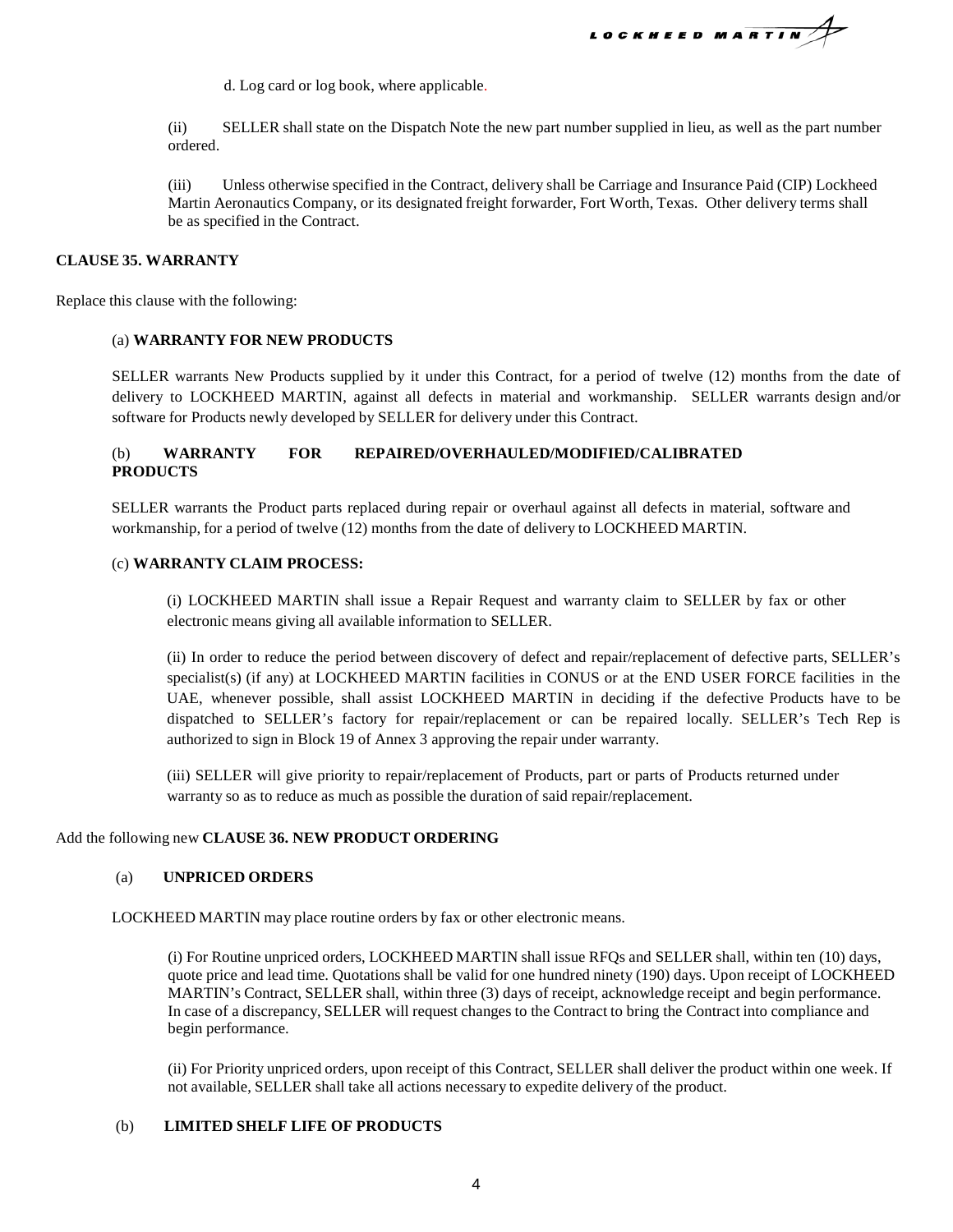LOCKHEED MARTIN

For Routine and Priority orders, the remaining shelf life of the Product must be more than ninety percent (90%) of the total shelf life from the date of Delivery of the Product.

## (c) **DMS, OBSOLETE OR ALTERNATIVE PRODUCTS**

(i) In the event of any of the Products or GSE mentioned on a Request for Quotation prove to be DMS/Obsolete before receipt of the order, SELLER shall advise LOCKHEED MARTIN in the response to the Request for Quotation, and shall provide a quotation for a substitute.

(ii) If, as a result of DMS and/or vanished sources, SELLER is unable to procure a form/fit/functional part or component necessary to fulfill any of the requirements of a Purchase Order, SELLER shall take all necessary actions to find a solution and then shall promptly notify LOCKHEED MARTIN to discuss any potential resolutions. LOCKHEED MARTIN and SELLER will negotiate any potential resolution, including any adjustment to price and/or schedule.

(iii) In the event that SELLER realizes any of the Products or GSE mentioned on a Purchase Order have changed after receipt of the order, SELLER shall be entitled to supply alternative Products or GSE in lieu of the ordered Product on the provision that the same are interchangeable, with the same or better technical specifications. SELLER will advise LOCKHEED MARTIN of such changes prior to delivery of the Product and will update corresponding technical publications. Such changes will be included in the next technical publication update.

### Add the following new **CLAUSE 37. REPAIRS-OVERHAUL-MODIFICATIONS-CALIBRATIONS**

- (a) If the item is under warranty, then SELLER shall proceed with the work; if not, the following procedure shall be applied:
	- (i) If the cost of the repair/overhaul/modification/calibration is less than 50% of the replacement value of the item, SELLER will immediately proceed with repair/overhaul/ modification/calibration of the item without awaiting the approval of Lockheed Martin.
	- (ii). If the cost of the repair/overhaul/modification/calibration is more than 50% of the replacement value of the item, SELLER will not carry out the repair/overhaul/modification/ calibration without obtaining the written approval of the LOCKHEED MARTIN.
		- a. SELLER, within twenty (20) SELLER's working days from the date of receipt of the Product from LOCKHEED MARTIN, shall provide to LOCKHEED MARTIN the final repair/overhaul /modification/calibration/quotation stating the following:
			- i. Contract number;
			- ii. Repair/Overhaul/Modification/Calibration request number, iii.

Product part number and serial number,

iv. The breakdown cost of repair/overhaul/ modification/calibration, v.

Strip and survey,

- vi. Technical investigation report,
- vii. The price and the lead-time of a New Product.
- All quotations shall be valid for a period not less than ninety (90) days.
- (iii) LOCKHEED MARTIN**,** within forty-five (45) days of receipt of SELLER's quotation, shall issue the Purchase repair/overhaul/modification order signed by LOCKHEED MARTIN.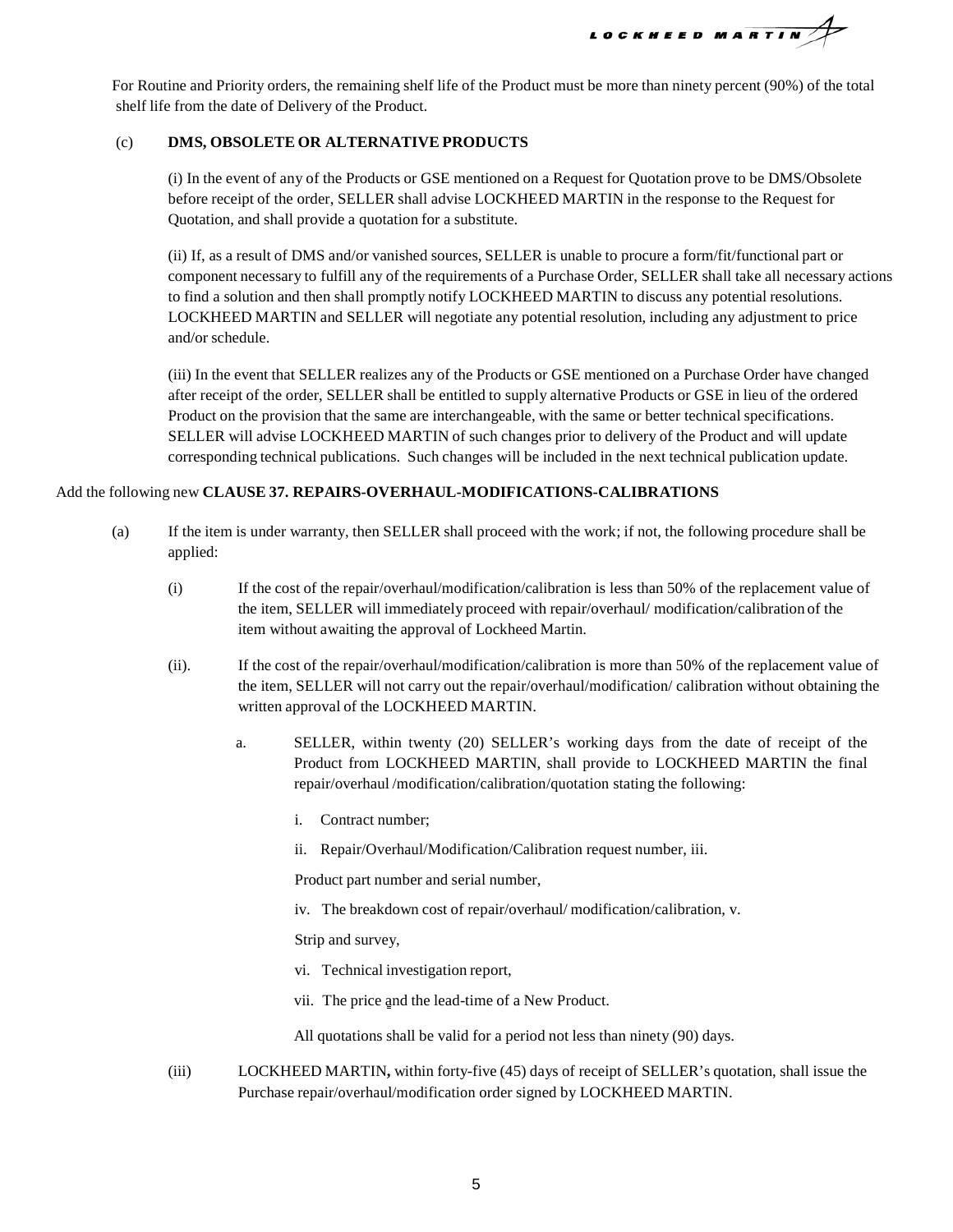

- (b) After repair/overhaul/modification/calibrations, SELLER shall arrange the shipment of the Product according to LOCKHEED MARTIN instructions. SELLER will issue and send to LOCKHEED MARTIN the final technical investigation report duly completed with information concerning the repaired/overhauled/ modified/calibrated Product.
- (c) If LOCKHEED MARTIN decides the repair must not be carried out, disassembly, cleaning, technical investigation, transportation will be charged to LOCKHEED MARTIN.
- (d) In the event a Product is sent for repair to SELLER according to recommendations of SELLER's built-in test or other fault detection mechanism and the said Product proves to be serviceable/not defective after factory investigation, SELLER shall send back the said Product and all the cost related to this shall be borne by SELLER.

# (e) **TURN AROUND TIME**

(i) TAT necessary to carry out the repair/overhaul/modification/ calibration for any Product shall not exceed one hundred and twenty (120) days from the date SELLER receives the Product from LOCKHEED MARTIN until the Product is delivered to LOCKHEED MARTIN or its designated freight forwarder, Fort Worth, TX. TAT excludes the period between SELLER's quotation date and the LOCKHEED MARTIN repair/ overhaul/modification/ calibration Purchase Order date.

(ii) TAT for Products under warranty shall not exceed 60 days from date of SELLER's receipt of the returned Product.

### (f) **GENERAL CONDITIONS**

(i) All Products that have to be shipped in a specific container according to SELLER's Technical Publications will be returned when possible for repair/overhaul/modification/calibration in the proper specific container.

(ii) In order to speed up the flow of Products to be repaired/overhauled/modified**/** calibrated, LOCKHEED MARTIN and SELLER shall implement by mutual agreement specific solutions on a case-by-case basis such as rotation of empty containers or loan of SELLER's containers.

(iii) In case a Product submitted for repair/overhaul/modification**/**calibration is subject to an optional /recommended (not time limited) modification by SELLER, the cost will be detailed in SELLER's Quotation as per Clause 37(a)(ii)a.

(iv) SELLER will perform free of charge any SBs / Letter / Modification involving only visual inspection or minor adjustment/ rework accessible during the overhaul/repair of the Product.

(v) During the repair/overhaul/modification/calibration, all safety modifications, and mandatory SBs that concern the Product will be implemented by SELLER free of charge.

(vi) SELLER will inform LOCKHEED MARTIN of the cost of each modification (cost of labor and spares) that LOCKHEED MARTIN requested to be implemented on a Product. The modification and the repair will be reported in the repair summary of each part. The invoice shall show the cost of repair/overhaul/ modification/calibration as well as the modification.

(vii) In case a Product is under repair/overhaul/modification/calibration with SELLER and LOCKHEED MARTIN has an AOG case for the same product, then SELLER shall consider one of the following options to assist LOCKHEED MARTIN in this situation by completing the service on the Product under repair/overhaul/ modification/calibration within fifteen (15) days of issuing of the AOG status by LOCKHEED MARTIN.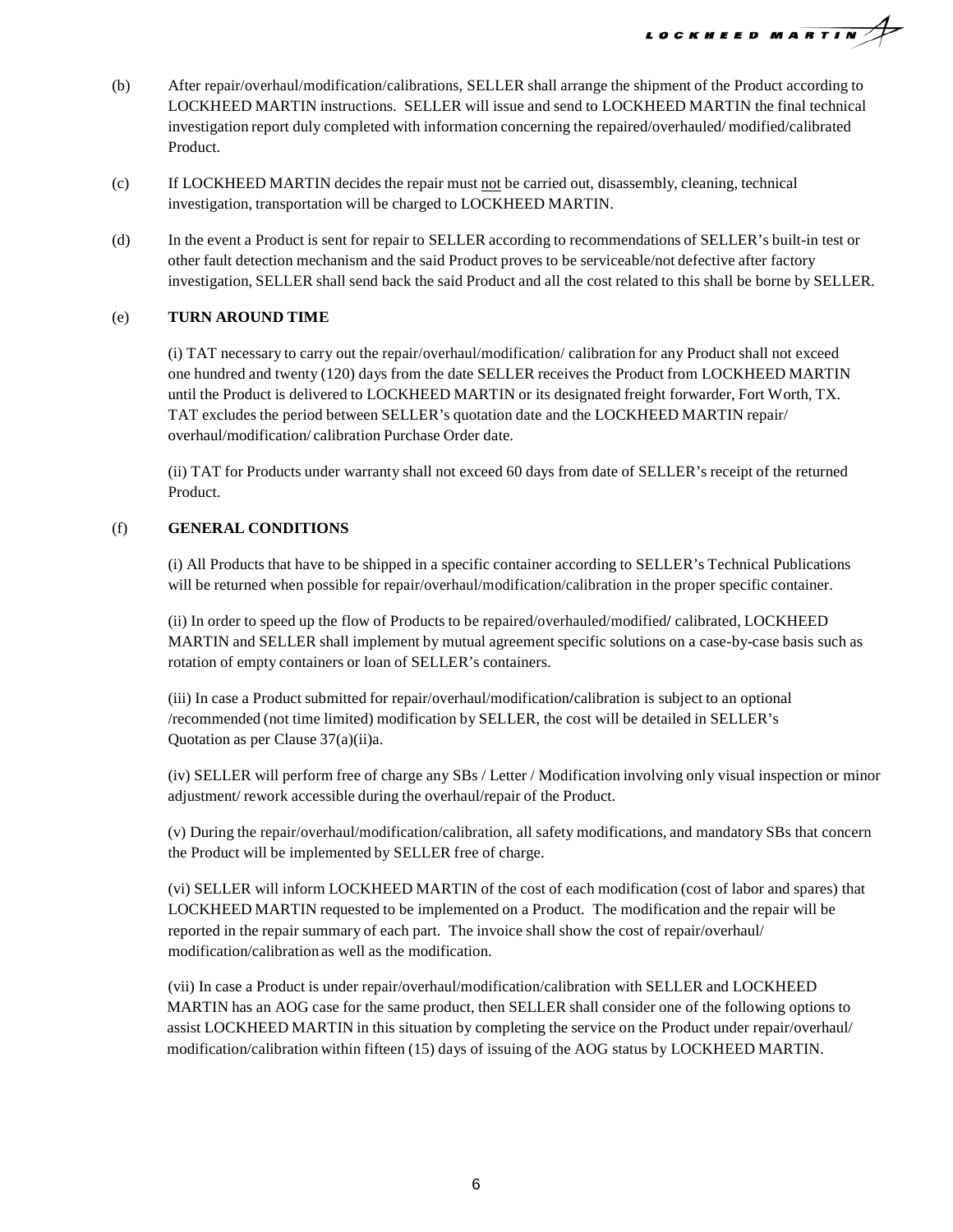LOCKHEED MARTIN

(viii) SELLER shall maintain repair capability for LOCKHEED MARTIN Products for the life of this agreement.

# Add the following new **CLAUSE 38.0 SAFETY / MANDATORY MODIFICATIONS / OBSOLESENCE/ REPETITIVE FAILURES**

(a) SELLER shall notify LOCKHEED MARTIN of all safety / mandatory modifications approved as such by SELLER during the life of this agreement.

(i) For Products under warranty that were purchased under this agreement, SELLER shall provide the necessary kits to LOCKHEED MARTIN at no cost to LOCKHEED MARTIN for all safety / mandatory modifications and the related updating of the technical publications and all necessary tools, if not available to LOCKHEED MARTIN or its customers.

(ii) SELLER's warranty representative'steam shall be sent to assist LOCKHEED MARTIN in the installation of these TCTO kits, or in the absence of SELLER team, the on-site SELLER's technical representativesshall assist LOCKHEED MARTIN maintenance technicians on the installation of said TCTO kits at no cost to LOCKHEED MARTIN.

(b) SELLER undertakes to inform LOCKHEED MARTIN if any modification is ordered by SELLER's customers including the US Government, or proposed by SELLER itself or embodied in the Product and subject to the approval of LOCKHEED MARTIN, whether or not affecting the operational capabilities of the Aircraft. SELLER will provide LOCKHEED MARTIN with the relevant technical information, cost and schedule of implementation, save in the case of the above subparagraph (a). LOCKHEED MARTIN shall advise SELLER of its decision within three (3) months from date of notification by SELLER**.**

(c) LOCKHEED MARTIN may ask SELLER to make a proposal for studies relating to a specific modification for LOCKHEED MARTIN's own operational needs. All cost related to the study and implementation of such specific need shall be mutually agreed upon.

(d) SELLER shall inform LOCKHEED MARTIN by fax or any other means of communication immediately of any incidents, accidents, or Product deficiencies involving the safety of using an aircraft, including the actions to be taken.

(e) SELLER shall notify and support LOCKHEED MARTIN of obsolescence of Products due to a change in manufacturer/vendor or enhancements as the information becomes available from SELLER's Suppliers.

(f) In the event SELLER proposes an obsolescence modification that could lead to degradation or reduction in performance / reliability / durability parameters of a stand alone system or integrated system and its related Equipment and GSE, SELLER shall propose a replacement Product study at no extra cost to LOCKHEED MARTIN.

(g) In the case of a repetitive defect/failure during the warranty period, defined as three (3) of the same type of failure, LOCKHEED MARTIN and SELLER will together investigate the reason(s) for such frequent defect/failure to find a solution to eliminate the repetitive nature of the defect/failure. Corrective steps will be defined, including study and implementation by SELLER free of charge, as mutually agreed upon, of corrective action or modification to correct the repetitiveness of the said defect provided that the repetitive defect/failure is the fault of SELLER or SELLER's suppliers.

# Add the following new **CLAUSE 39. TECHNICAL ASSISTANCE**

(a) SELLER agrees to provide Technical Assistance in or outside the United States or the country of the END USER FORCE on LOCKHEED MARTIN's request. Upon LOCKHEED MARTIN's direction, SELLER shall be responsible for obtaining a Technical Assistance Agreement from the U.S. Government Department of State, in order for SELLER to provide defense services to the END USER FORCE.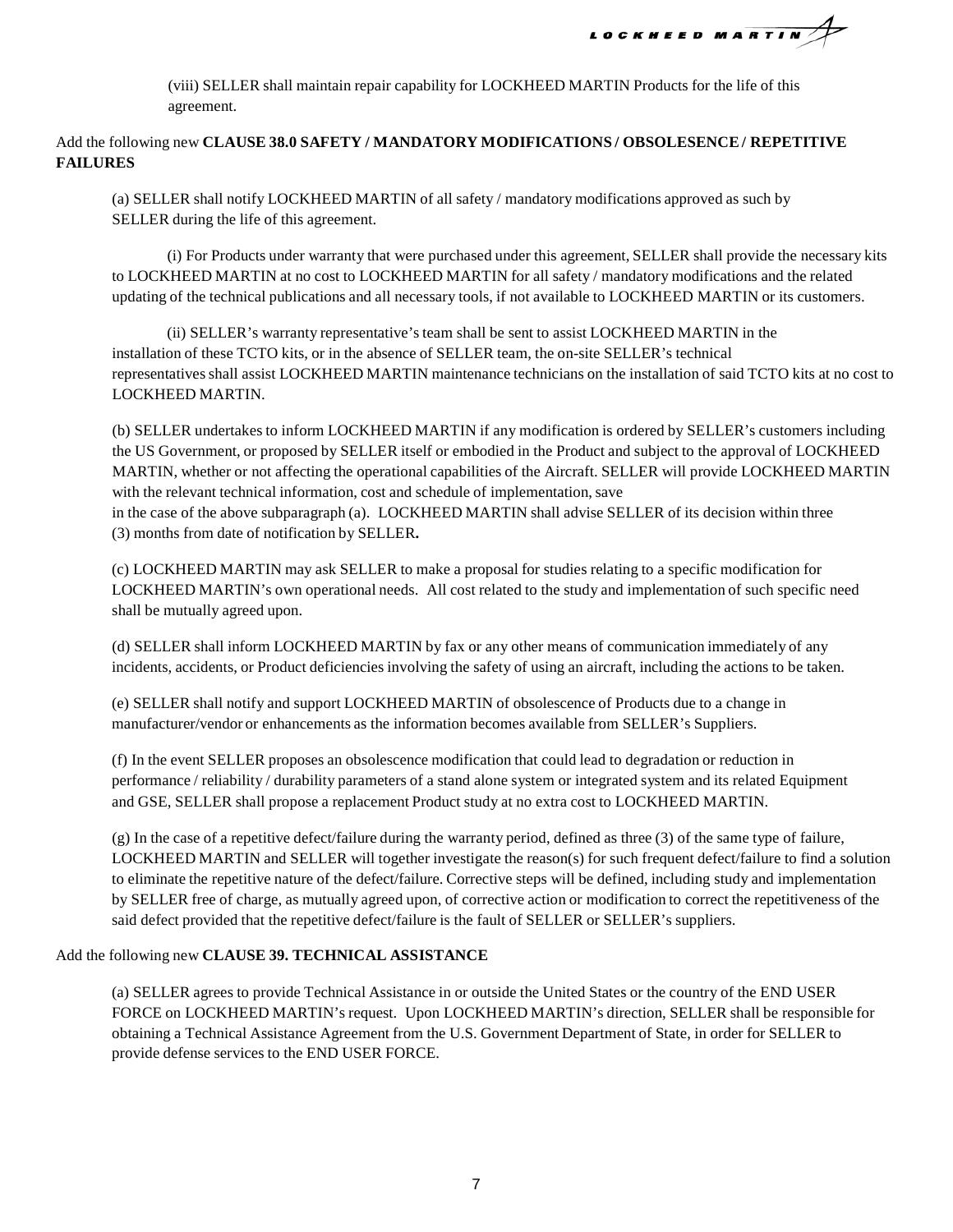LOCKHEED MARTIN

(b) In case of a requirement, LOCKHEED MARTIN will issue a Request for Proposal to SELLER to provide technical assistance services to LOCKHEED MARTIN by sending a certain number of specialists, to be agreed upon, to assist LOCKHEED MARTIN's specialists on servicing, troubleshooting, maintaining and operating of Products manufactured, delivered and/or supported by SELLER and owned and/or operated by LOCKHEED MARTIN or its customers.

(c) The prices quoted by SELLER shall be valid for a period of one hundred eighty (180) days from the quotation date.

(d) LOCKHEED MARTIN shall issue the Purchase Order for the technical services, signed by LOCKHEED MARTIN's authorized representative.

(e) In case SELLER's technical assistance is required to assist LOCKHEED MARTIN in recovering from an AOG case, SELLER shall, within two (2) days of receiving the LOCKHEED MARTIN's request, respond with a quotation to LOCKHEED MARTIN as stated in Article 9.3. SELLER shall make its best efforts to send its personnel within two (2) Working Days from receipt of LOCKHEED MARTIN's Purchase Order.

(f) Should the efficiency of SELLER's specialist not be satisfactory for LOCKHEED MARTIN, LOCKHEED MARTIN will inform SELLER in writing with a full explanation of the deficiencies. LOCKHEED MARTIN and SELLER will discuss the matter and if agreed that SELLER's specialist must be replaced, SELLER will provide the replacement in accordance with available technician personnel of similar experience and skill.

(i) In the case of illness, injury or serious personal matters SELLER shall replace his personnel with LOCKHEED MARTIN's consent.

(ii) All corresponding charges for replacement must be borne by SELLER including any overlap period. In case of replacement, SELLER shall provide in advance to LOCKHEED MARTIN, a document summarizing the work experience of this new specialist.

(g) SELLER's specialists shall abide by the Security and Safety regulations and other standing orders issued by LOCKHEED MARTIN and/or the END USER FORCE and as provided to and notified in advance to SELLER's specialists. In addition, SELLER's specialists shall abide by all applicable rules and laws within the host country.

(h) In the case of breach of this Clause resulting in willful misconduct or negligence on the part of SELLER's specialists, LOCKHEED MARTIN shall inform SELLER in writing with full explanation of SELLER's specialists conduct or negligence, and SELLER's specialists shall take appropriate action (including replacement of the specialist within two (2) weeks, without any financial obligations to LOCKHEED MARTIN. Further, SELLER shall be liable for any damages resulting from its willful misconduct or negligence).

Add the following new **CLAUSE 40. TRAINING**

(a) SELLER agrees to provide theoretical and practical training courses, in or outside the US or the country of the END USER FORCE, as needed by LOCKHEED MARTIN for the purpose of training LOCKHEED MARTIN or END USER FORCE personnel, on operation, servicing and maintenance of the Products delivered and/or supported by SELLER.

(b) In case of a requirement, LOCKHEED MARTIN will issue a Request for Proposal to SELLER to provide training services, and SELLER will provide a proposal within ten (10) days from the date of the request detailing the following information:

- (i) Prices
- (ii) Scope of Work/Syllabus/Curriculum
- (iii) Duration and program
- (iv) Responsibilities of SELLER
- (v) Responsibilities of LOCKHEED MARTIN / END USER FORCE including any student pre-requisites
- (vi) Miscellaneous.